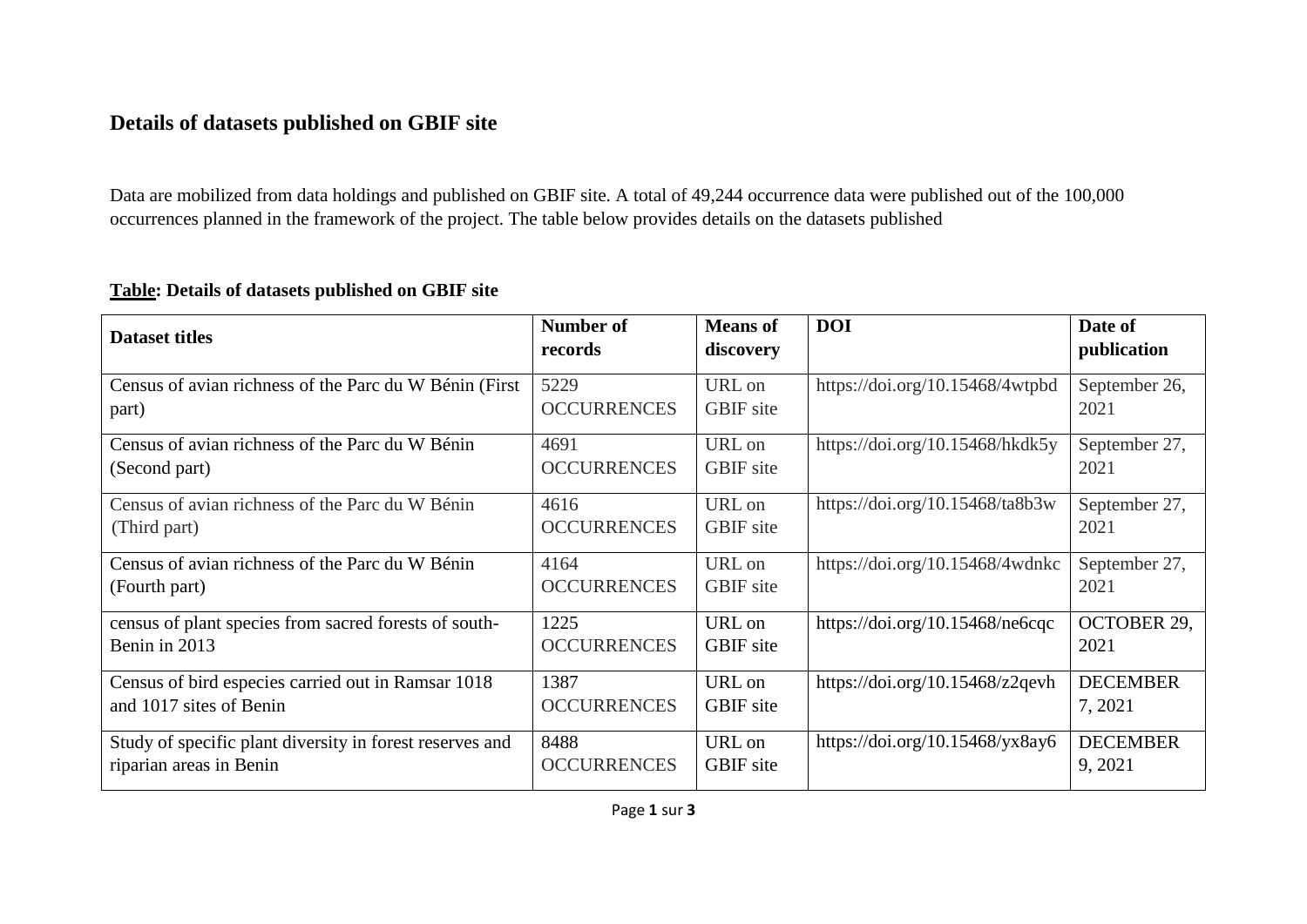| <b>Dataset titles</b>                                                                                                                                                                                            | <b>Number of</b><br>records | <b>Means of</b><br>discovery | <b>DOI</b>                       | Date of<br>publication |
|------------------------------------------------------------------------------------------------------------------------------------------------------------------------------------------------------------------|-----------------------------|------------------------------|----------------------------------|------------------------|
| Occurrences of neglected tropical disease vectors<br>identified during medical consultations at Mènontin<br>Hospital                                                                                             | 4258<br><b>OCCURRENCES</b>  | URL on<br><b>GBIF</b> site   | https://doi.org/10.15468/7kymun  | November 11,<br>2021   |
| Diversity of plant species of great importance: the case                                                                                                                                                         | 3927                        | URL on                       | https://doi.org/10.15468/bra4ur  | November, 13           |
| of Adansonia digitata                                                                                                                                                                                            | <b>OCCURRENCES</b>          | <b>GBIF</b> site             |                                  | 2021                   |
| Spatial distribution of <i>Mansonia altissima</i> in the                                                                                                                                                         | 343                         | URL on                       | https://doi.org/10.15468/cxxgt3  | December 7,            |
| context of climate change in Benin                                                                                                                                                                               | <b>OCCURRENCES</b>          | <b>GBIF</b> site             |                                  | 2021                   |
| Impacts of climate change on Vitellaria paradoxa in                                                                                                                                                              | 211                         | URL on                       | https://doi.org/10.15468/cncdns  | December 7,            |
| Benin                                                                                                                                                                                                            | <b>OCCURRENCES</b>          | <b>GBIF</b> site             |                                  | 2021                   |
| Vectors and pathogens responsible for Lymphatic                                                                                                                                                                  | 538                         | URL on                       | https://doi.org/10.15468/npau6r  | December 8,            |
| Filariasis                                                                                                                                                                                                       | <b>OCCURRENCES</b>          | <b>GBIF</b> site             |                                  | 2021                   |
| Floristic diversity of the protected areas of the Lama,                                                                                                                                                          | 140                         | URL on                       | https://doi.org/10.15468/khhx6g  | December 16,           |
| Agrimey and Djigbe in the southern of Benin                                                                                                                                                                      | <b>OCCURRENCES</b>          | <b>GBIF</b> site             |                                  | 2021                   |
| collection<br>of<br>Schistosoma<br>data<br><b>Occurrences</b><br>haematobium (Bilharz, 1852), Schistosoma mansoni<br>(Sambo, 1907) and theirs vectors for spatial<br>distribution and ecological niche modeling. | 1692<br><b>OCCURRENCES</b>  | URL on<br><b>GBIF</b> site   | https://doi.org/10.15468/d2q8f6; | December 16,<br>2021   |
| Inventory of species trees of Terminalia superba<br>Engler and Diels in the Forest of Niaouli, Pobe, Bonou<br>and Itchede-Toffo in Benin                                                                         | 807<br><b>OCCURRENCES</b>   | URL on<br><b>GBIF</b> site   | https://doi.org/10.15468/qdkw92  | December 16,<br>2021   |